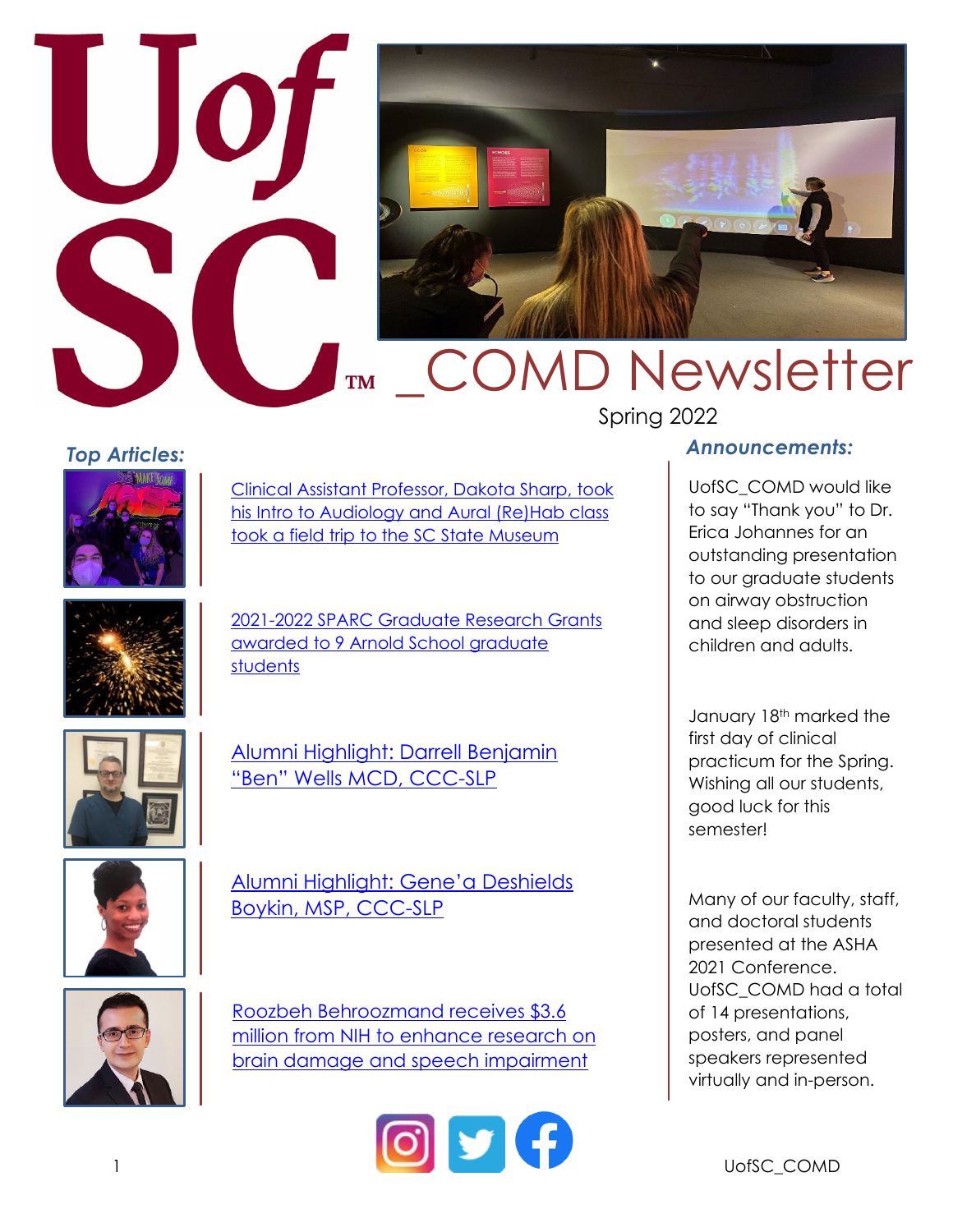### Let SC<sub>R</sub> COMD Newsletter Spring 2022





[Piloting a path to a new career](https://www.sc.edu/uofsc/posts/2021/11/salute_to_service_scholarship_molly_omalley.php#.YeG44_7MKUl)

[Alumni Highlight: Keri Skipper, MCD, CCC-SLP](https://www.instagram.com/p/CWD1zmcL_Mu/?utm_source=ig_web_copy_link)



[I am Public Health: Sharon Gray](https://www.sc.edu/study/colleges_schools/public_health/about/news/2021/iampublichealth_gray.php#.Yec2mP7MKUk)

[Alumni Highlight: Jennifer Newman Leger,](https://www.instagram.com/p/CVie2LcpsXu/?utm_source=ig_web_copy_link)  [MSP, CCC-SLP, CBIS](https://www.instagram.com/p/CVie2LcpsXu/?utm_source=ig_web_copy_link)



[Two faculty positions available](https://www.sc.edu/study/colleges_schools/public_health/documents/uofsc_comd_tt_faculty.pdf)

One of our alumni, Alison King, Ph.D., CCC-SLP, LSLS Cert AVT presented at the Southeastern University Clinical Educators conference in Folly Beach. Great session Dr. King! [https://tinyurl.com/mrxw3](https://tinyurl.com/mrxw34vh) [4vh](https://tinyurl.com/mrxw34vh)

Our [research and clinical](https://www.instagram.com/p/CUsal8ZAn52/?utm_source=ig_web_copy_link)  [faculty](https://www.instagram.com/p/CUsal8ZAn52/?utm_source=ig_web_copy_link) have [collaborated](https://www.instagram.com/p/CUsal8ZAn52/?utm_source=ig_web_copy_link) to provide [training sessions about](https://www.instagram.com/p/CUsal8ZAn52/?utm_source=ig_web_copy_link) bi[lingual speech, language](https://www.instagram.com/p/CUsal8ZAn52/?utm_source=ig_web_copy_link)  [and hearing screenings](https://www.instagram.com/p/CUsal8ZAn52/?utm_source=ig_web_copy_link) to students and volunteers, Thank you Lisa Fitton and Gina Crosby-Quinatoa! [https://tinyurl.com/2v56frs](https://tinyurl.com/2v56frsn) [n](https://tinyurl.com/2v56frsn)

Congratulations to Ellie Cooper and Carly Moser who have been awarded SPARC Graduate Research Awards!

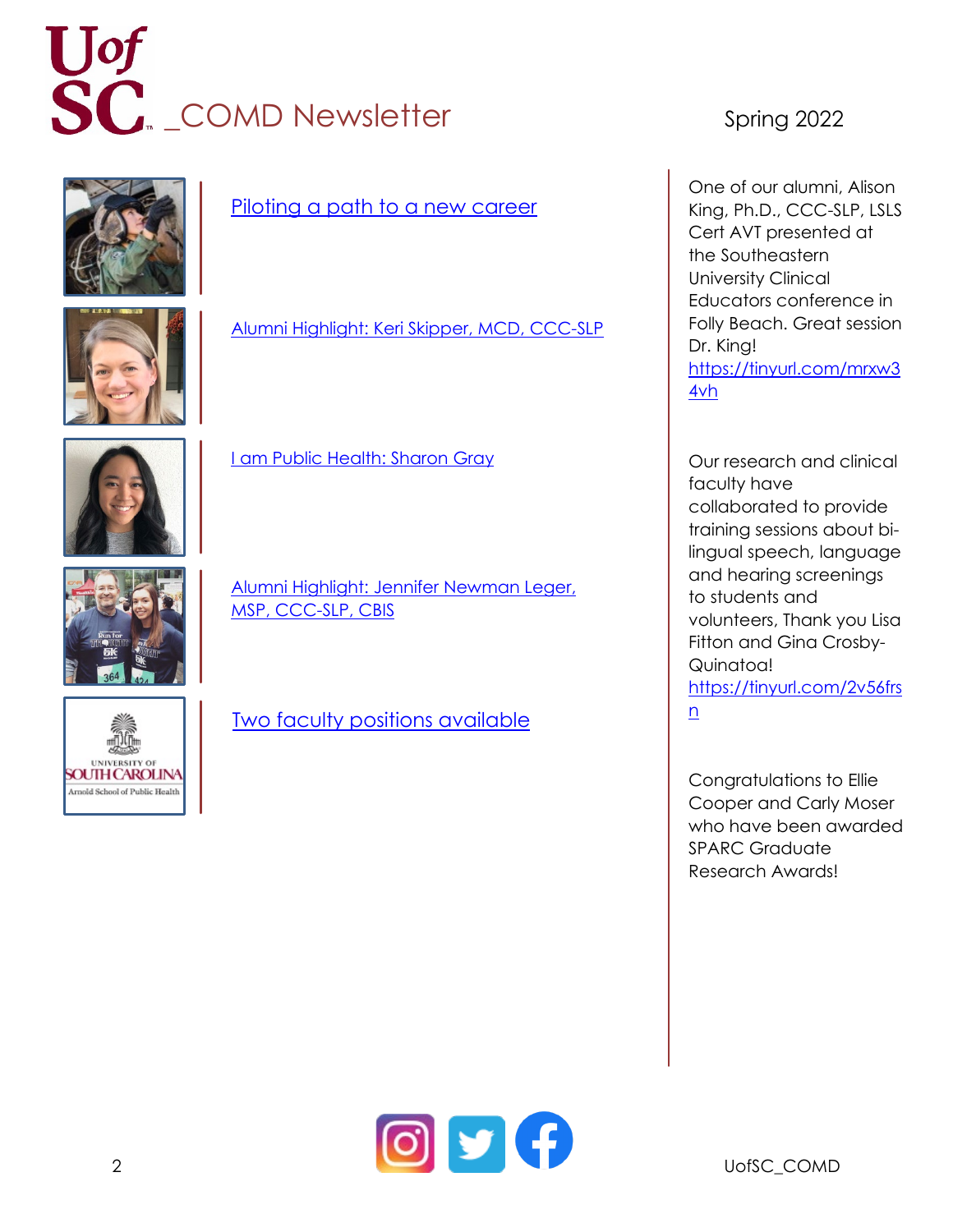# **SC**<br>COMD Newsletter Spring 2022

### *Recently Awarded Grants and Awards\*:*

Lily Jarold (graduate student), Academy of Neurologic Communication Disorders and Sciences Fellowship, 2021.

Jillian Gierman (graduate student), Webber Scholarship, 2021.

Ceci Bradley (graduate student), Webber Scholarship, 2021.

Carly Moser (doctoral student), Elaine M. Frank Fellowship, 2021.

Alexis Clement (undergraduate student) & Anna Grace Dorrien (undergraduate student), **Lisa Fitton** (faculty mentor) and Amanda Post (FI St University; Secondary faculty mentor), Undergraduate Magellan Scholar Program at the University of South Carolina, *Validity of scoring sentence repetition from kindergarteners*, 2021-2022: \$6000

Mariana Orihuela (undergraduate student), **Lisa Fitton** (faculty mentor), Undergraduate Magellan Journey Program at the University of South Carolina, *Bilingual Reading Difficulty Identification (BiRDI) Project,* 2022: \$1000

Carly Moser (doctoral student), UofSC SPARC Graduate Research Grant Program, *The Role of Physiological Coordination Among Parents and Children with Autism Spectrum Disorder*, May 1, 2022 – July 31, 2023: \$4,992.

Ellie Cooper, (doctoral student) Principal Investigator, UofSC SPARC Graduate Research Grant Program, *Impact of Training and Experience on Hearing Loss Health Literacy in Speech-Language Pathologists,* May 1, 2022 – July 31, 2023: \$5,000.

\* Recent Grants and Publications from October 2021- February 2022

Current UofSC COMD Faculty members are **bolded**

Current Mentees are underlined